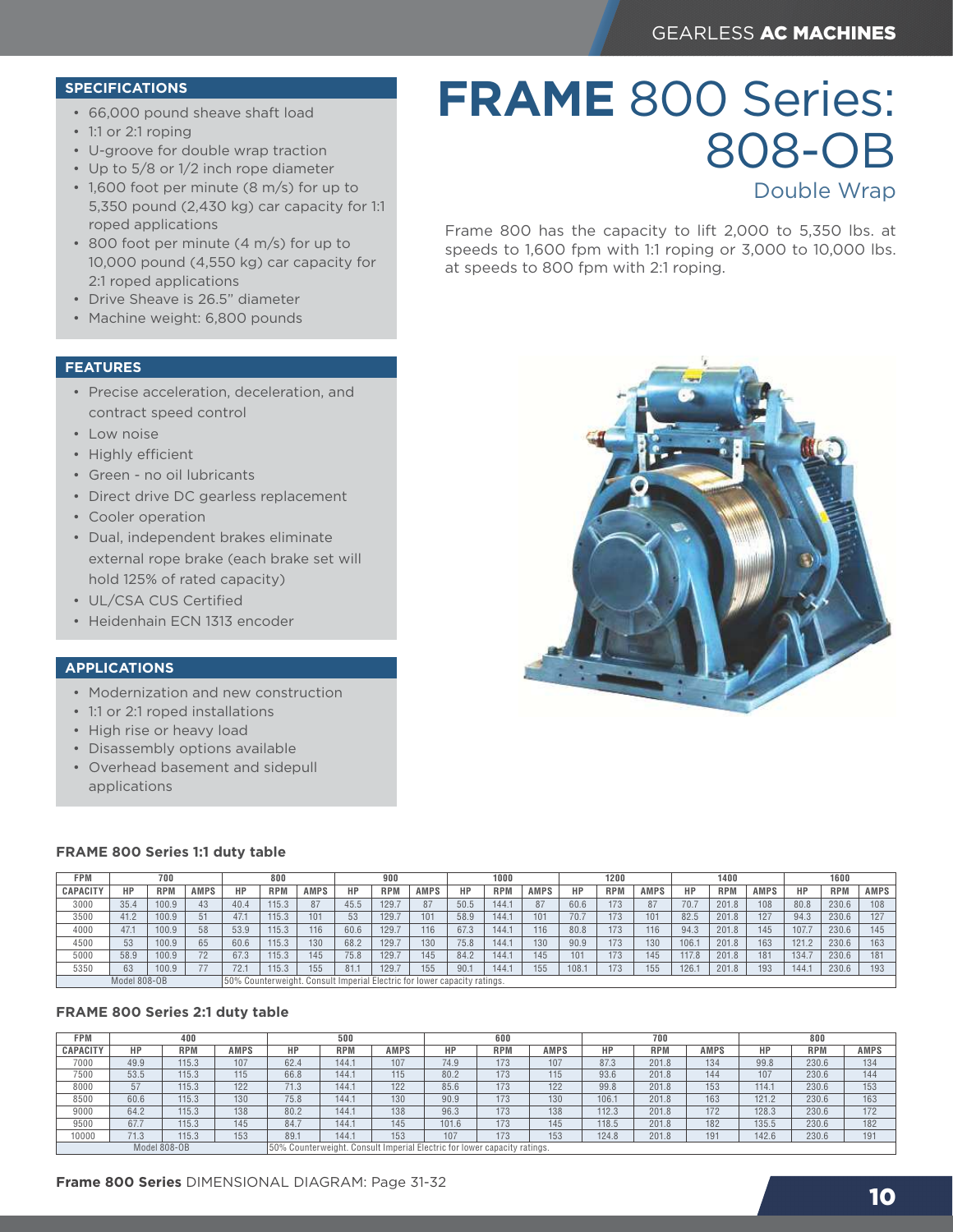# Gearless AC Machines

Frame 800 series dimensional diagrams

# Model 808-OB